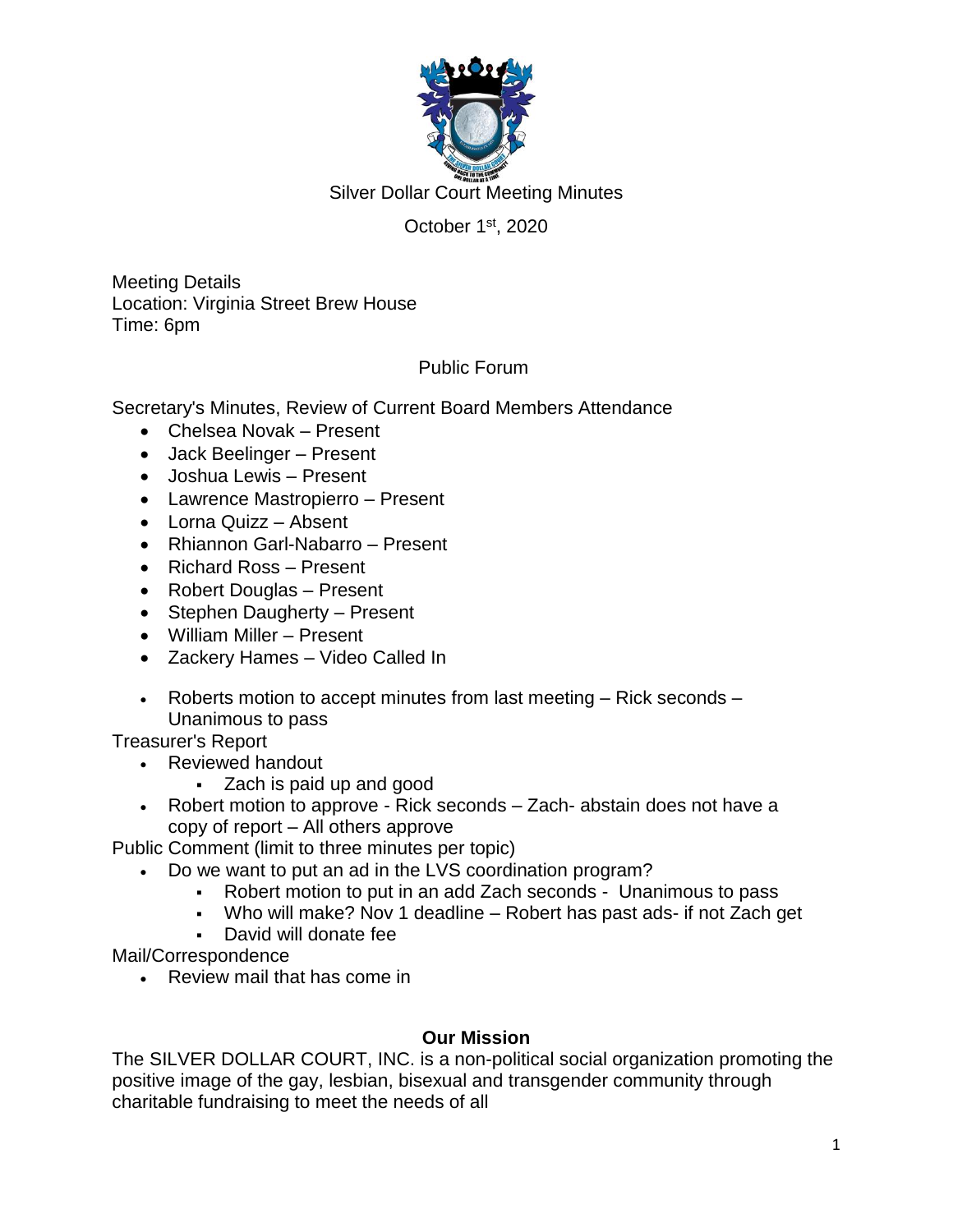

Silver Dollar Court Meeting Minutes

## October 1<sup>st</sup>, 2020

Old Business

Secretary change of register cannot be done online

- Giving to Robert to fill out the form needs a physical local address
- \$60 fee Billo motion Rhiannon seconds Unanimous to pass

New Business

- Opening on the board  $-$  attendance  $-$ 
	- Rick motion to nominate David Rhiannon second David is here to accept – Larry ask if ok with commitment - David presented application – Steve presented what we are trying to do David responded that he is on board with the board goals – Rhiannon asked id David learned last year David replied yes and wants to do his part to build the court  $-$  vote  $-$  on paper – Unanimous to pass
	- A: Committee Reports
		- 1. Finance Chair: Billo
			- No meeting
		- 2. Policy & Procedures Chair: Chelsea Reviewed – discussed – voted – will present final version for approval next meeting
		- 3. Sound Chair: Billo
			- No meeting
		- 4. Website –Chair: Rhiannon
			- Has been updated
			- Robert needs more updates / timely posting
		- 5. Grievance Chair: Chelsea
			- No meetings
	- B: Bills to be paid
		- Domain bill \$110.17 –

Robert motion to approve Rick Seconds - Unanimous to pass

## Events/Fundraising

Upcoming events

Annual Events

1. AIDS Benefit – Jack-E

Need things for raffle Robert has the graphics and cut outs At Nov meeting we all get tickets Donation letter – Larry may have

## **Our Mission**

The SILVER DOLLAR COURT, INC. is a non-political social organization promoting the positive image of the gay, lesbian, bisexual and transgender community through charitable fundraising to meet the needs of all